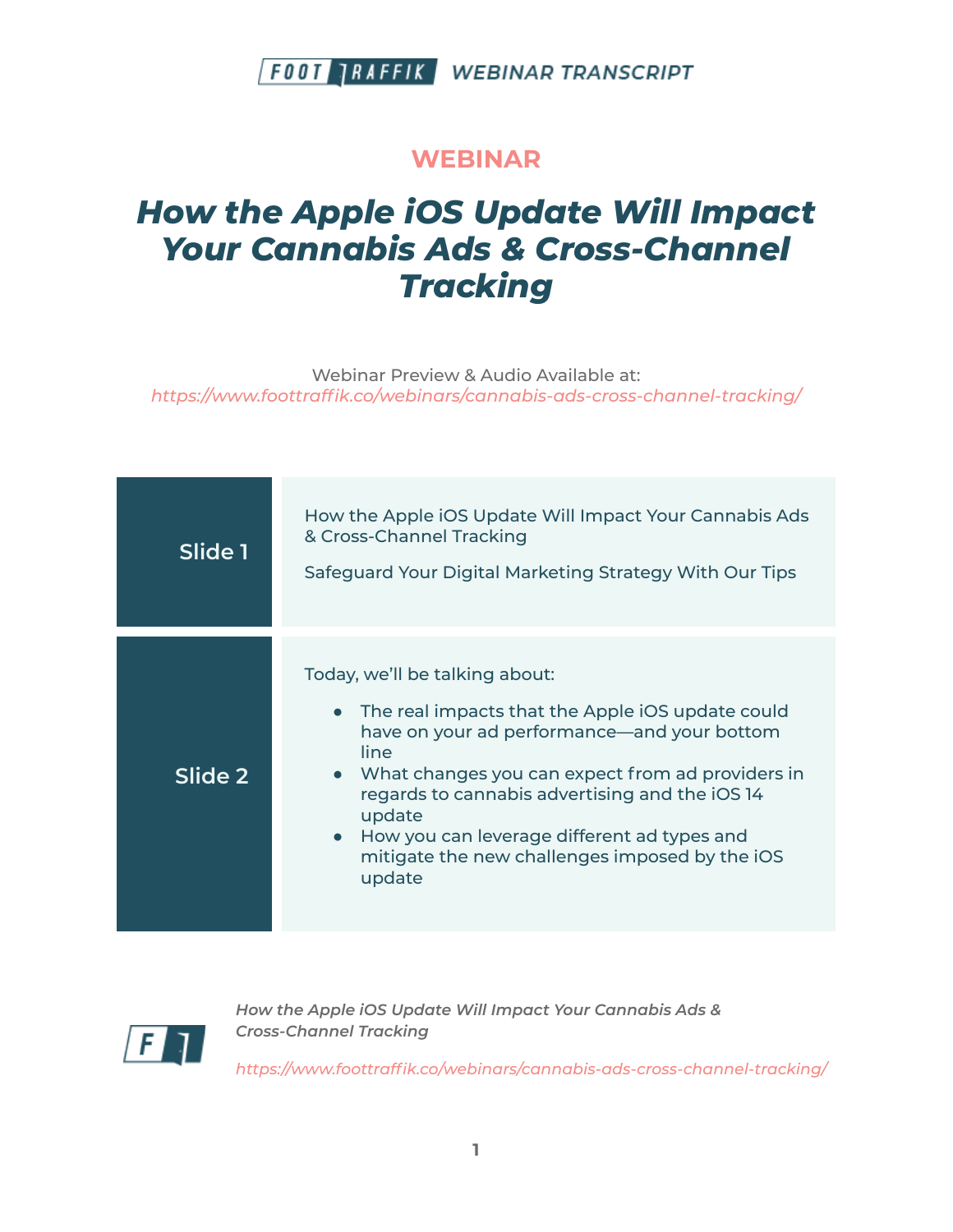| Slide 3 | My name is Eduardo Silva. I'm the VP of Sales here at<br>Foottraffik, and I'm really excited to be sharing this<br>information with you today.                                                                                                                                                                                                                                                                                                                                                                                                   |
|---------|--------------------------------------------------------------------------------------------------------------------------------------------------------------------------------------------------------------------------------------------------------------------------------------------------------------------------------------------------------------------------------------------------------------------------------------------------------------------------------------------------------------------------------------------------|
| Slide 4 | Foottraffik is a digital advertising and analytics agency.<br>We've been in business for over five years now, exclusively<br>focused on dispensaries and delivery services within<br>North America. We're really excited to be helping advance<br>our industry forward.                                                                                                                                                                                                                                                                          |
| Slide 5 | A couple of housekeeping items before we get started.<br>If you have your cell phones on you, please put them<br>facing down on your desk or mute them. We are going to<br>be covering a lot of information in a very short window of<br>time and it helps to retain focus.<br>Familiarize yourself with the Zoom interface. If you haven't<br>become a master at Zoom yet, if you go to the bottom of<br>your screen there is a Q&A button. We do have<br>moderators with us today that will be addressing<br>questions throughout the webinar. |
| Slide 6 | According to Statista, 47% of US cell phone users have<br>iPhones. That's 113 million Americans that primarily use<br>the iOS interface to download and interact with a variety                                                                                                                                                                                                                                                                                                                                                                  |



*How the Apple iOS Update Will Impact Your Cannabis Ads & Cross-Channel Tracking*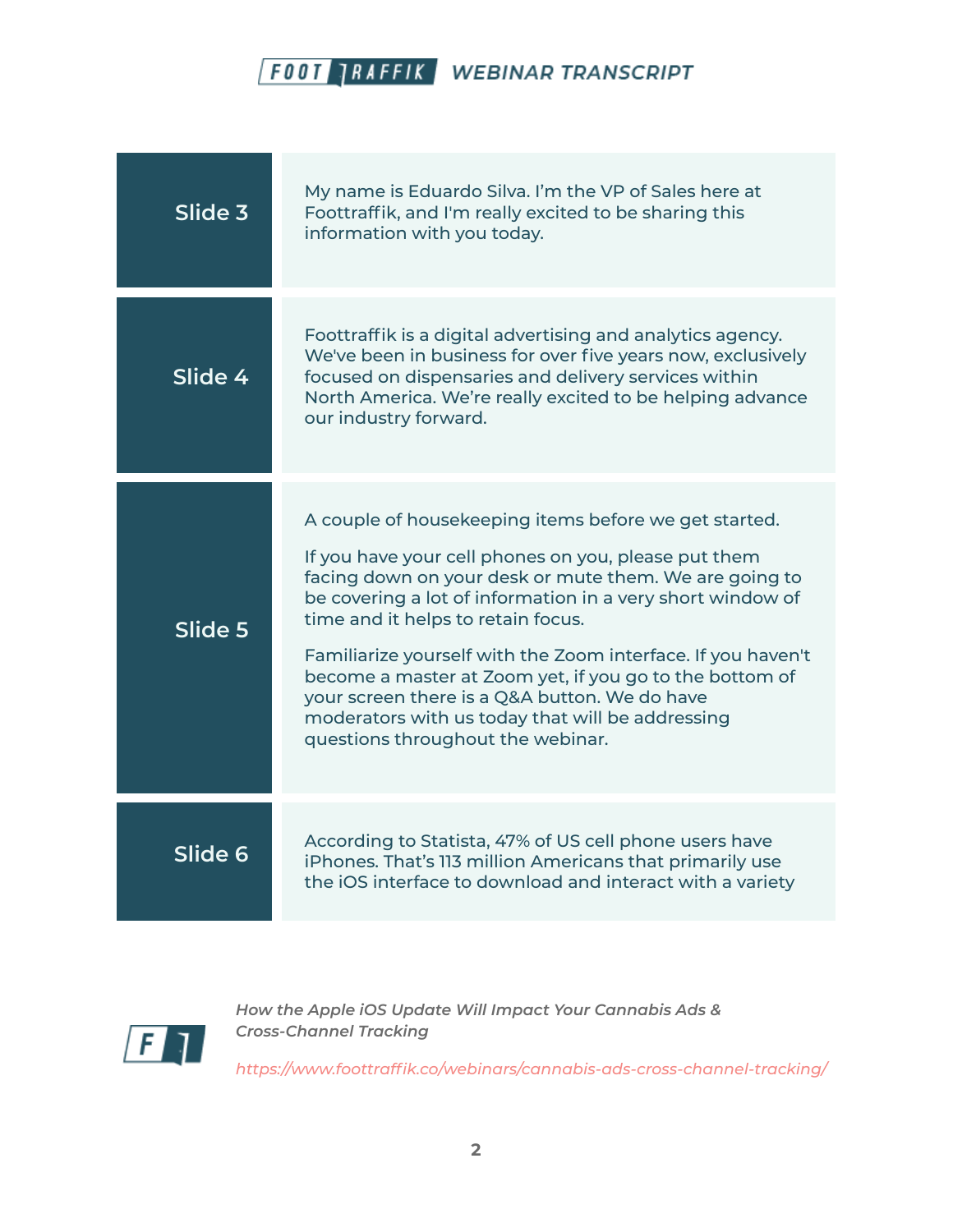

of apps and websites.

|         | Apple designs their devices to be aesthetically appealing,<br>and in order to manage that, they have a lot of restrictions<br>on what app developers can and cannot do. They also                                                                                                    |
|---------|--------------------------------------------------------------------------------------------------------------------------------------------------------------------------------------------------------------------------------------------------------------------------------------|
|         | continue to push the boundaries of user-friendliness,<br>making their interface more and more intuitive and trying<br>to include things that matter to most of their users.                                                                                                          |
|         | At the same time, they and other tech giants are dealing<br>with more political oversight as politicians question<br>whether companies like Facebook, Google, Apple, and<br>more are doing enough to safeguard consumer privacy.                                                     |
|         | We've already seen that conversation take place in<br>California, where the CCPA has made it easier for<br>consumers to access the data that companies have on<br>them.                                                                                                              |
|         | Now, rather than waiting for additional legislation to<br>mandate access to personal information, Apple has added<br>a new feature to their latest iOS update that makes it<br>easier for consumers to see where they are being tracked<br>and to opt-out of cross-channel tracking. |
|         | While Apple is the one implementing this change, it<br>doesn't just affect those with iOS devices, and it could<br>impact how you advertise on mobile in general.                                                                                                                    |
|         | Let's talk about how this works.                                                                                                                                                                                                                                                     |
| Slide 7 | Basically, starting with iOS 14.5, iPadOS 14.5, and tvOS 14.5,<br>Apple has added a new user-facing feature called App<br>Tracking Transparency, or ATT. If you've updated your                                                                                                      |
|         |                                                                                                                                                                                                                                                                                      |



*How the Apple iOS Update Will Impact Your Cannabis Ads & Cross-Channel Tracking*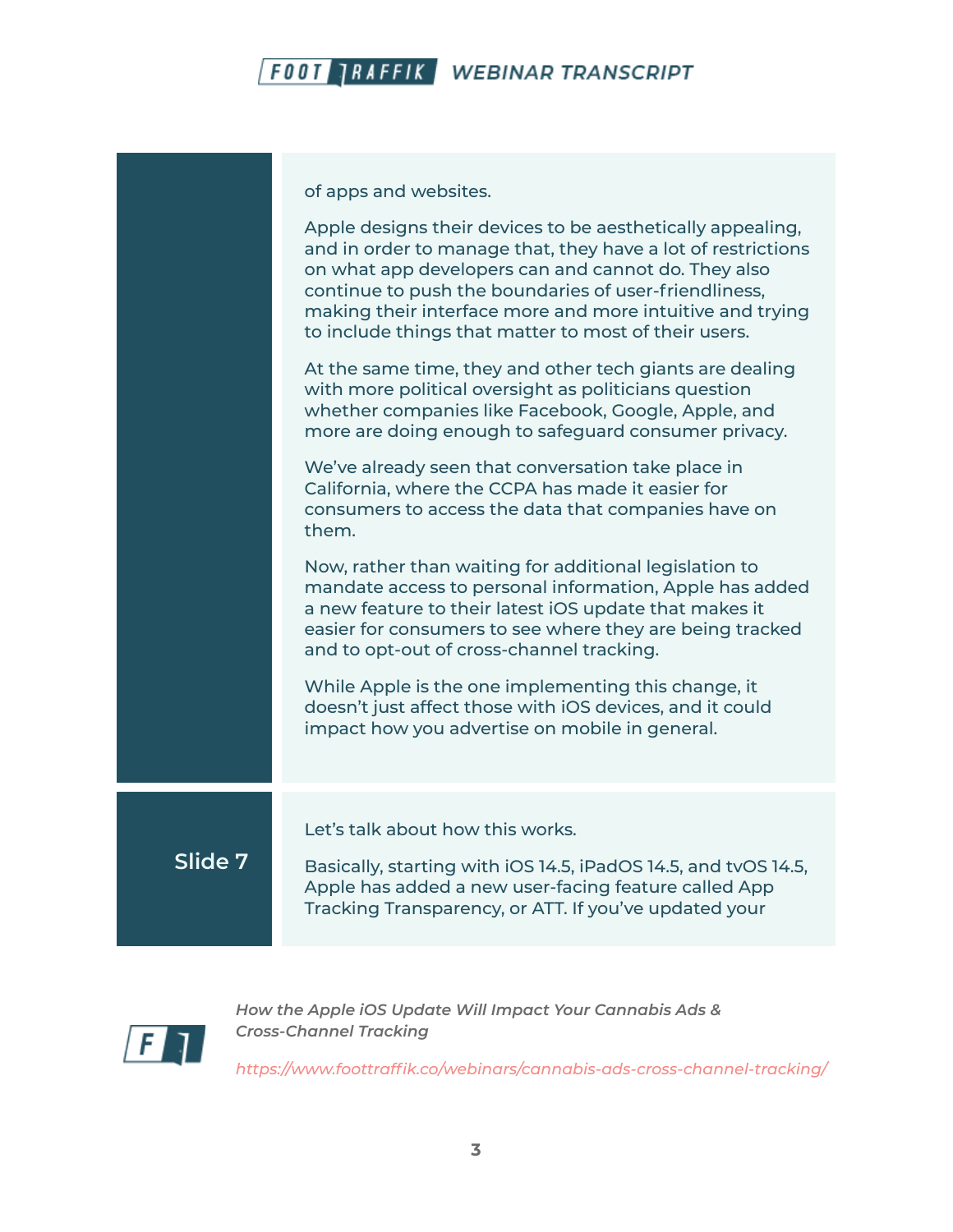

iPhone, you may have already seen this feature.

Essentially, because of ATT, a popup will appear when an app is going to be used for the first time and it asks users whether they want to be tracked or not.

For tracking to work, apps use a token on iOS devices called the Identifier for Advertisers (IDFA). So, Apple is basically asking users for permission on whether or not they should allow their apps to use their IDFA and share that data.

The IDFA is similar to a cookie or a pixel. It is similar to what is used on web browsers to track user activity and determine things like where someone goes online or how long they spend on particular pages of your website.

The IDFA is a randomized token that Apple generates on each device and allows app developers and websites to track you for the purposes of advertising. It's basically how you can search for some shoes on your phone and then get served ads for those shoes on other platforms like Instagram or Twitter. This token allows for targeting and personalization of ads across channels, platforms, and devices.

If you have joined one of our previous webinars, you probably know that targeting ads is very important for getting a good ROAS. So if people opt-out of being tracked and say they don't want the IDFA sharing information for particular apps, then advertisers lose access to valuable data that helps us target ads.

This is how Apple has allowed apps to advertise to users in the past. They've always been pretty protective over it and cautious about who is allowed to use it.



*How the Apple iOS Update Will Impact Your Cannabis Ads & Cross-Channel Tracking*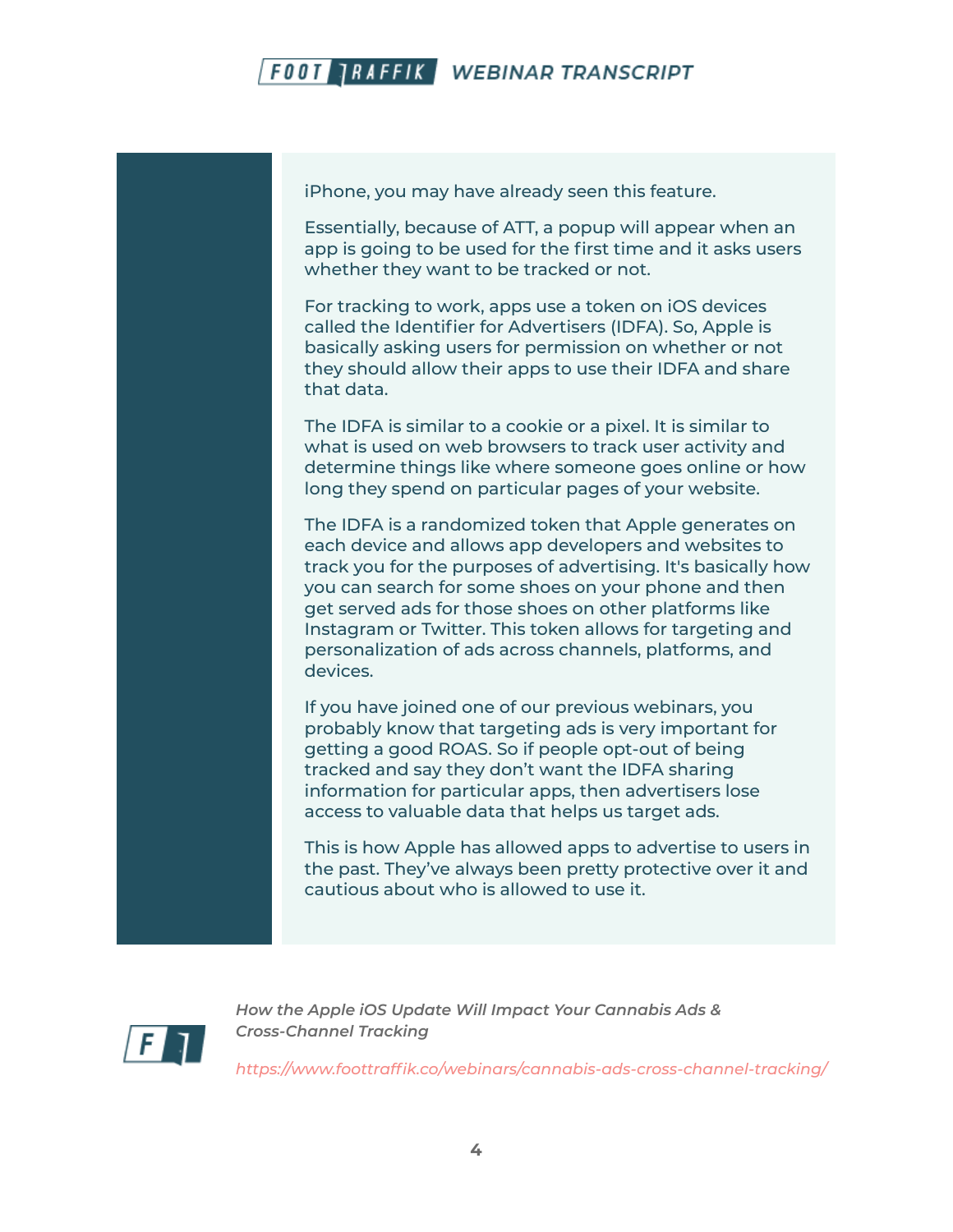Now, the company, which likes to create this aura of being very privacy focused, is putting the power in the hands of the users.

With the latest iOS 14 update, Apple is letting users decide whether the apps they've installed on their phones can have access to the token at all.

I mentioned a popup before, so let me tell you what iPhone users are going to begin experiencing when they update their phones.

Once the update is installed, every time that they run an app that requests access to Apple's IDFA token, they're going to get a pop up that says "Allow App Name to track your activity across other companies' apps and websites? Your data will be used to deliver personalized ads to you." Users will have two options: the first is to not track, and the second is to allow tracking.

If you have an iPhone, you've seen similar popups before when apps attempt to access your microphone or camera. This popup will look just like that. Apps aren't able to change the look of the popup, just some of the wording.

When users allow tracking, access to the IDFA token will be provided to the app and everything will be as before. But if a user chooses "not to track," which happens to be the first option people will see, then Apple won't allow that app access to the IDFA, and the app will not be able to provide targeted ads. Instead, users will receive more generalized ads which may be hit-or-miss depending on their interests.



*How the Apple iOS Update Will Impact Your Cannabis Ads & Cross-Channel Tracking*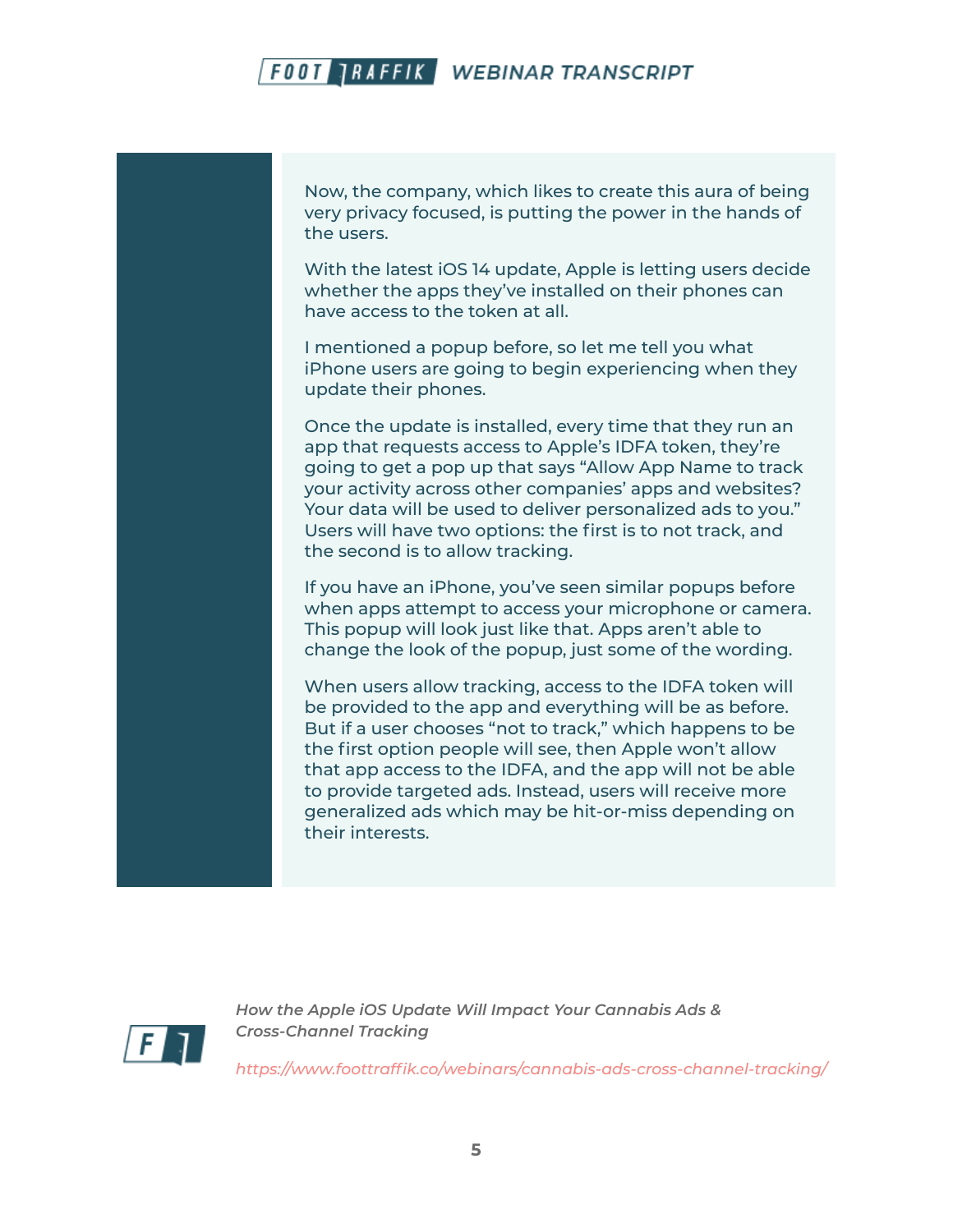**Slide 8** Apple isn't the only company that is implementing changes. If you have an iPhone, you've probably noticed that after an iOS update, you also have to update a bunch of your apps. Often, this is so those apps can provide a better user experience based on the latest iOS features. That's kind of what's happening with Google and its many apps. Once they got word of the update, they started to make changes to its apps in order to protect itself and its ad revenue. Google has plenty of apps, including Chrome, Gmail, Photos, Drive, Maps, Docs, Calendar, Translate, Home, Assistant, and more. Plus, there's the biggest one of all when it comes to advertising—YouTube. So imagine you're Google and Apple tells you, one of the biggest advertising platforms in the world, hey, we're going to ask users whether they want you to track their activity and if they say no, we aren't going to let you. While Google is a huge tech company, Apple controls the App Store and can remove all of their apps if they don't comply with their new privacy measures, so they've been forced to work within this new update. Because Apple informed developers about the privacy changes, Google has had months to come up with their workaround so they can try to protect their ad revenue and analytic capabilities as much as possible. Afterall, so much of Google is built around tracking user behavior, and here, their competitor is trying to limit their ability to capture that valuable data. So what are they doing to help ensure they can still provide the personalized experiences that many of their



*How the Apple iOS Update Will Impact Your Cannabis Ads & Cross-Channel Tracking*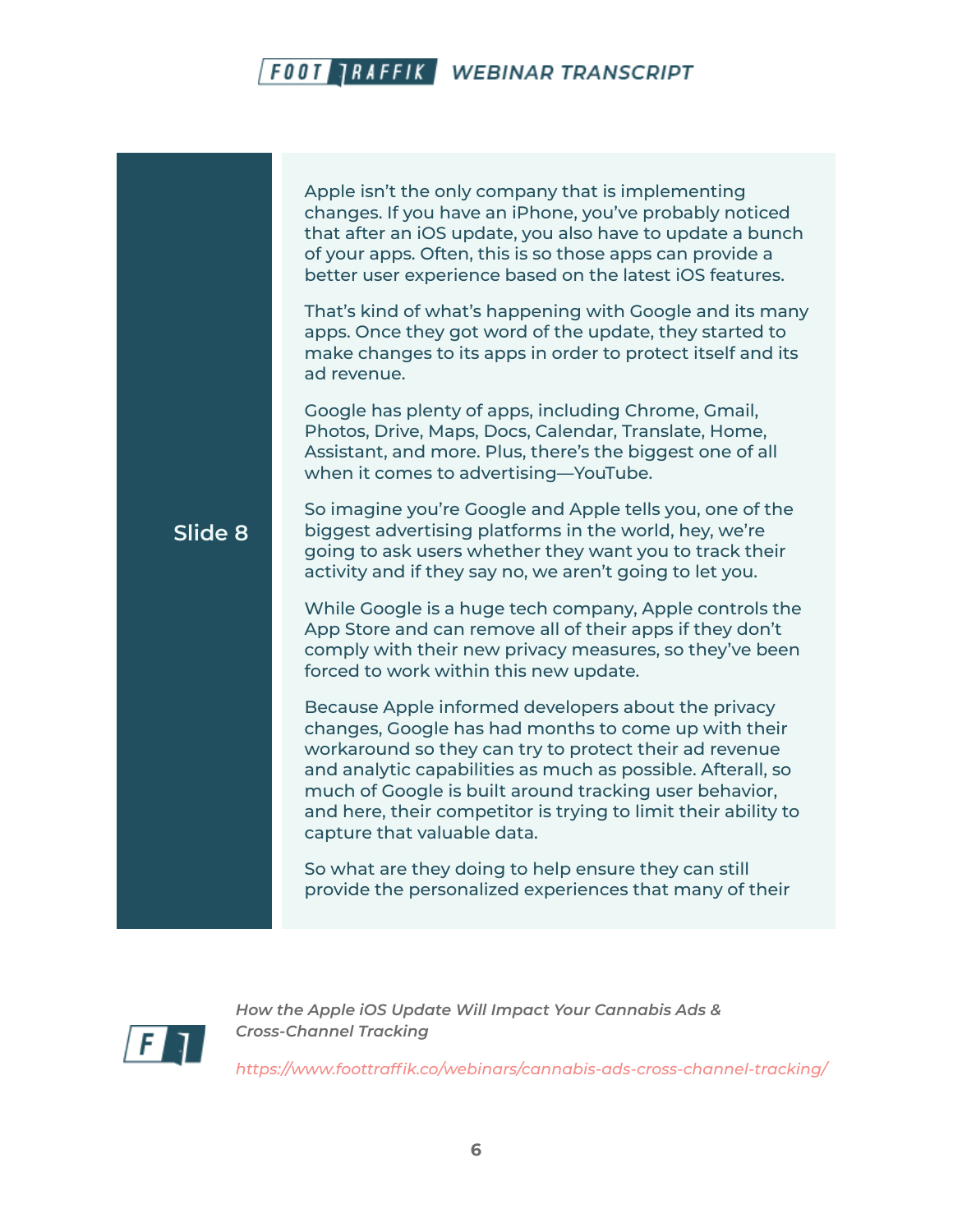

users and advertisers enjoy?

Well, first up, search should not be impacted, so if you're running Google Ads, your campaigns should be fine. And if you aren't running Google Ads, you should consider doing so.

Other Google campaigns will be affected, however. So if you are running dispensary ads via the Google Display Network, Discovery campaigns, or YouTube, then you will likely see a drop in performance for those ads, especially if you are using interest-based targeting.

Google, though, doesn't just rely on Apple's IDFA for tracking. They have their own proprietary Google Advertising ID, or G-A-I-D. So they will still be able to track users within their apps. In fact, they won't be requesting access to IDFA at all in their apps and will just rely on their own tracking. The ads shown through their network on other apps, however, may see some data loss when users opt-out of IDFA tracking.

And of course, Google being Google, they're already working on additional measures to lessen the impact of the ATT. After all, a lot of their money comes from ad revenue and they are all about the data. The ATT threatens their ability to collect the very data they rely on to create personalized ad experiences. They already model conversion events to account for some cross-device and view-through conversion, and they will be focusing on that more to safeguard their advertising networks.



*How the Apple iOS Update Will Impact Your Cannabis Ads & Cross-Channel Tracking*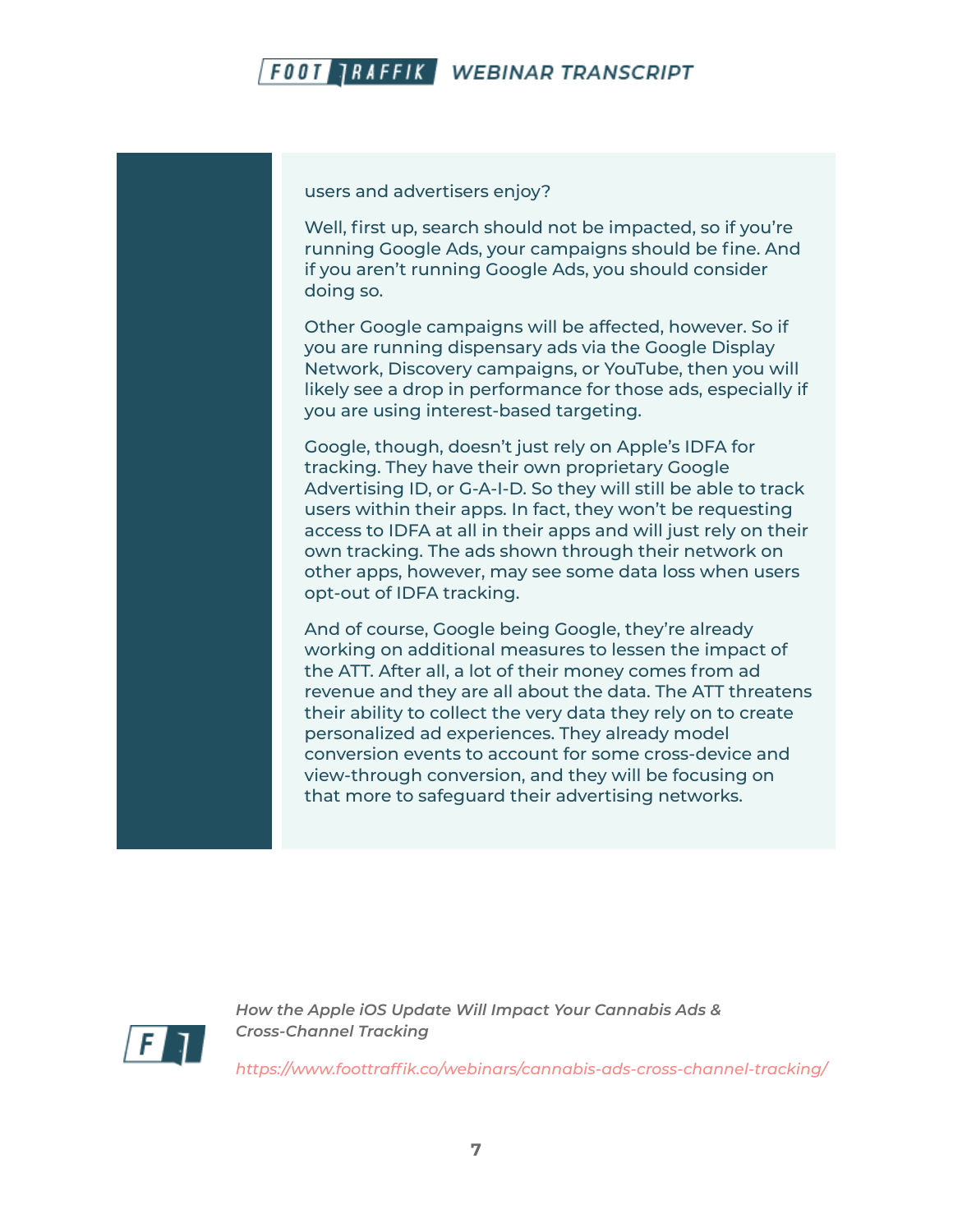This update is also going to affect the other big advertiser—Facebook. They have 3 billion mobile users, a good portion of which use iOS devices.

As the largest and most popular social media platform in the world, Facebook commands a lot of attention and press. Their ad sales are their largest revenue driver and if they can't provide effective advertising for businesses, well, they may see their fortunes decline.

With that threat looming over their heads, you can bet they've made some changes to protect themselves and the companies that advertise on their platforms.

Now, there's a good chance that you are NOT directly using Facebook or one of its apps to advertise since they've made it pretty hard for dispensaries to do so. However, even if you aren't advertising on Facebook itself, you may be relying on data from Facebook for your digital advertising, whether you know it or not.

To track users, Facebook uses a pixel. They addressed concerns regarding how their tracking pixel would be affected by the ATT, saying that it will affect "businesses that advertise on mobile apps, as well as those that optimize, target, and report on web conversion events from any of our business tools." And in their Help Center, they give specific steps that businesses can take to mitigate the effects of the ATT, including verifying their domain name with Facebook, following their developer guidelines, creating separate campaigns

The types of campaigns that can be created and how many campaigns can be created have been limited because of the new update. Facebook also notes that as people opt-out, the size of retargeting audiences will be



**Slide 9**

*How the Apple iOS Update Will Impact Your Cannabis Ads & Cross-Channel Tracking*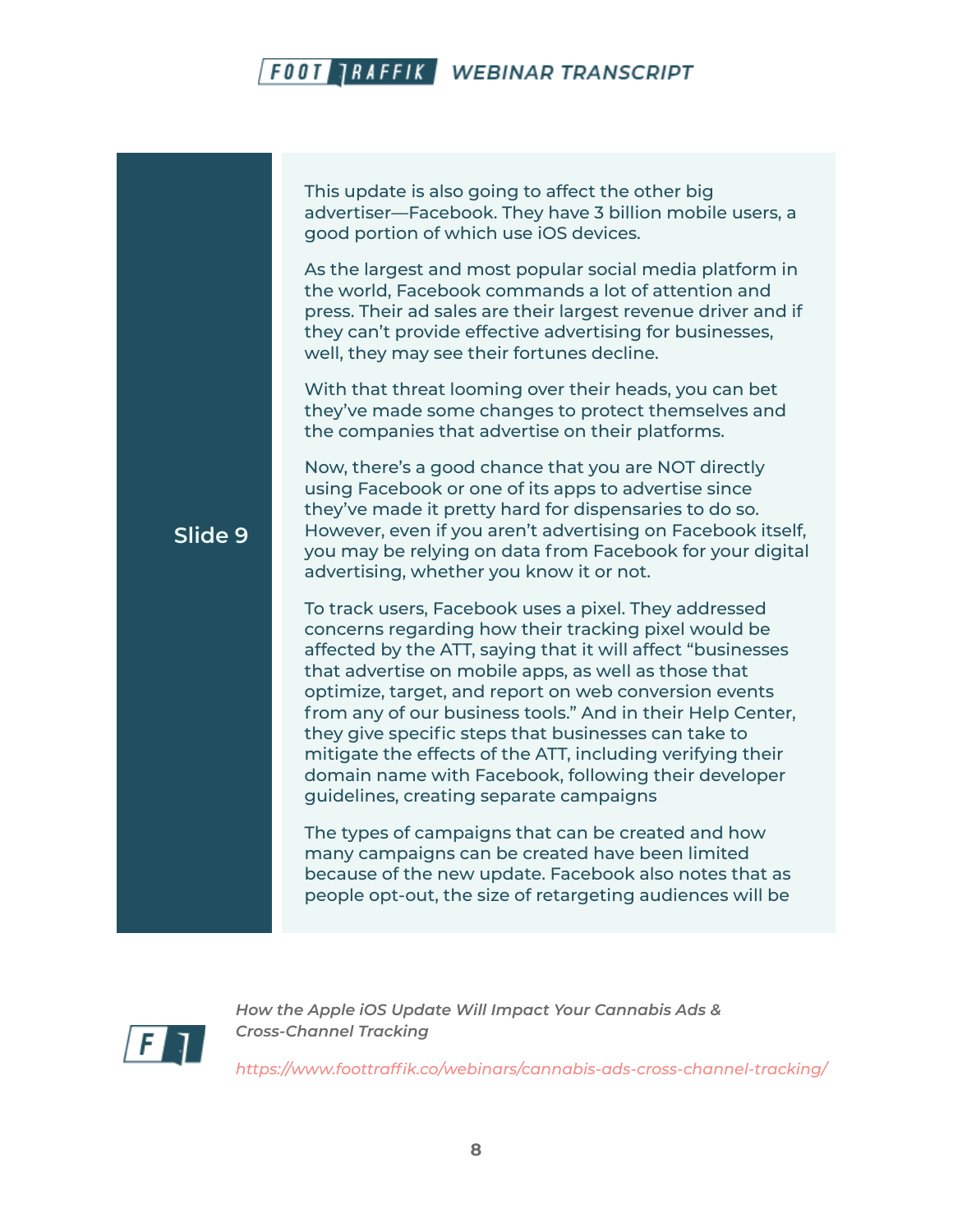|          | reduced. If you're a marketer and want more detailed info<br>on all of this, check out Facebook's Business Help Center.<br>I mentioned the Facebook pixel, that pixel is often<br>installed on a website in order to track on-site behavior<br>and retarget consumers. It can also be used to aggregate<br>behavior data and create look-a-like audiences that help<br>businesses reach new customers with similar attributes to<br>their current customers.<br>Overall, if you rely on Facebook, expect less data, slower<br>reporting, smaller audience sizes, and performance<br>fluctuations.                                                                                                                                                                                                                                                                                                   |
|----------|-----------------------------------------------------------------------------------------------------------------------------------------------------------------------------------------------------------------------------------------------------------------------------------------------------------------------------------------------------------------------------------------------------------------------------------------------------------------------------------------------------------------------------------------------------------------------------------------------------------------------------------------------------------------------------------------------------------------------------------------------------------------------------------------------------------------------------------------------------------------------------------------------------|
| Slide 10 | More people have Android devices than iOS devices, so<br>you may be thinking "so what, I can still reach all my<br>android users."<br>But this will actually end up impacting most of your<br>customers because the platforms and apps like Google<br>and Facebook will roll out their security features to their<br>Android apps if they haven't already. People want to feel<br>like they have some measure of privacy online, so<br>expanding those features is a no-brainer for Google,<br>Facebook, and other apps. It makes them look like they<br>are protecting user data, even though they are the ones<br>who are profiting the most from it.<br>While more people do have android devices, the numbers<br>are almost on par, so you cannot discount Apple's update<br>just because a large segment of your audience is still<br>reachable. You are still going to feel the impact of the |



*How the Apple iOS Update Will Impact Your Cannabis Ads & Cross-Channel Tracking*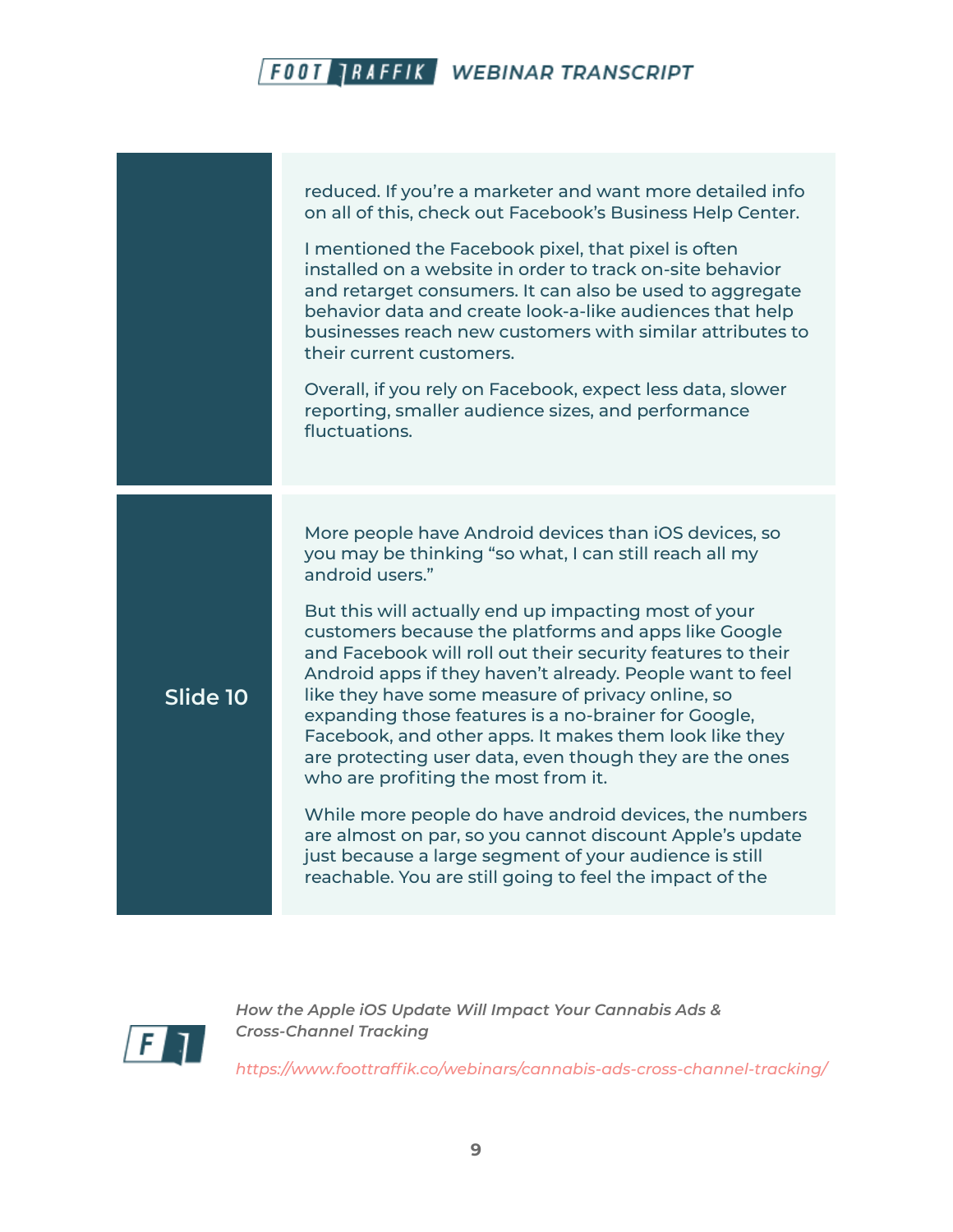|          | reduced tracking capabilities on iOS 14.5 unless you act.<br>Now let's talk about how you can mitigate the update's<br>negative effects and the different apps that will be<br>affected.                                                                                                                                                                                                                                                                                                                                                                                                                                                                                                                                                                                                                                                                                                                                                                                                                                                                                                                                                                                                                                                                                                                |
|----------|---------------------------------------------------------------------------------------------------------------------------------------------------------------------------------------------------------------------------------------------------------------------------------------------------------------------------------------------------------------------------------------------------------------------------------------------------------------------------------------------------------------------------------------------------------------------------------------------------------------------------------------------------------------------------------------------------------------------------------------------------------------------------------------------------------------------------------------------------------------------------------------------------------------------------------------------------------------------------------------------------------------------------------------------------------------------------------------------------------------------------------------------------------------------------------------------------------------------------------------------------------------------------------------------------------|
| Slide 11 | First up, you have to make sure that you are properly<br>measuring and tracking all the important KPIs for your<br>ads. You won't know the impact of the new updates if you<br>aren't measuring how well your ads are performing.<br>If you haven't been measuring your ad performance, start<br>tracking it now or find a team that will track it for you.<br>Otherwise, you risk blowing your marketing budget on<br>ads that don't work.<br>So because this update has to do with cross-channel<br>tracking, you will want to measure how many people are<br>seeing your ads. That's called your impressions. You also<br>want to note how many people are clicking on your ads. If<br>you divide your clicks by your impressions and then<br>multiply that number by 100, you will get your<br>click-through rate, which is the percentage of ads that are<br>getting clicked on.<br>If your targeting has been affected, you may see fewer<br>impressions or click-throughs. Depending on the types of<br>ads you are running and what platforms you are using,<br>you may also have delays with the reporting.<br>Now, because your ads will lead to your website or a<br>landing page, you will be able to track users once they get<br>to your page using Google Analytics or your own tracking |



*How the Apple iOS Update Will Impact Your Cannabis Ads & Cross-Channel Tracking*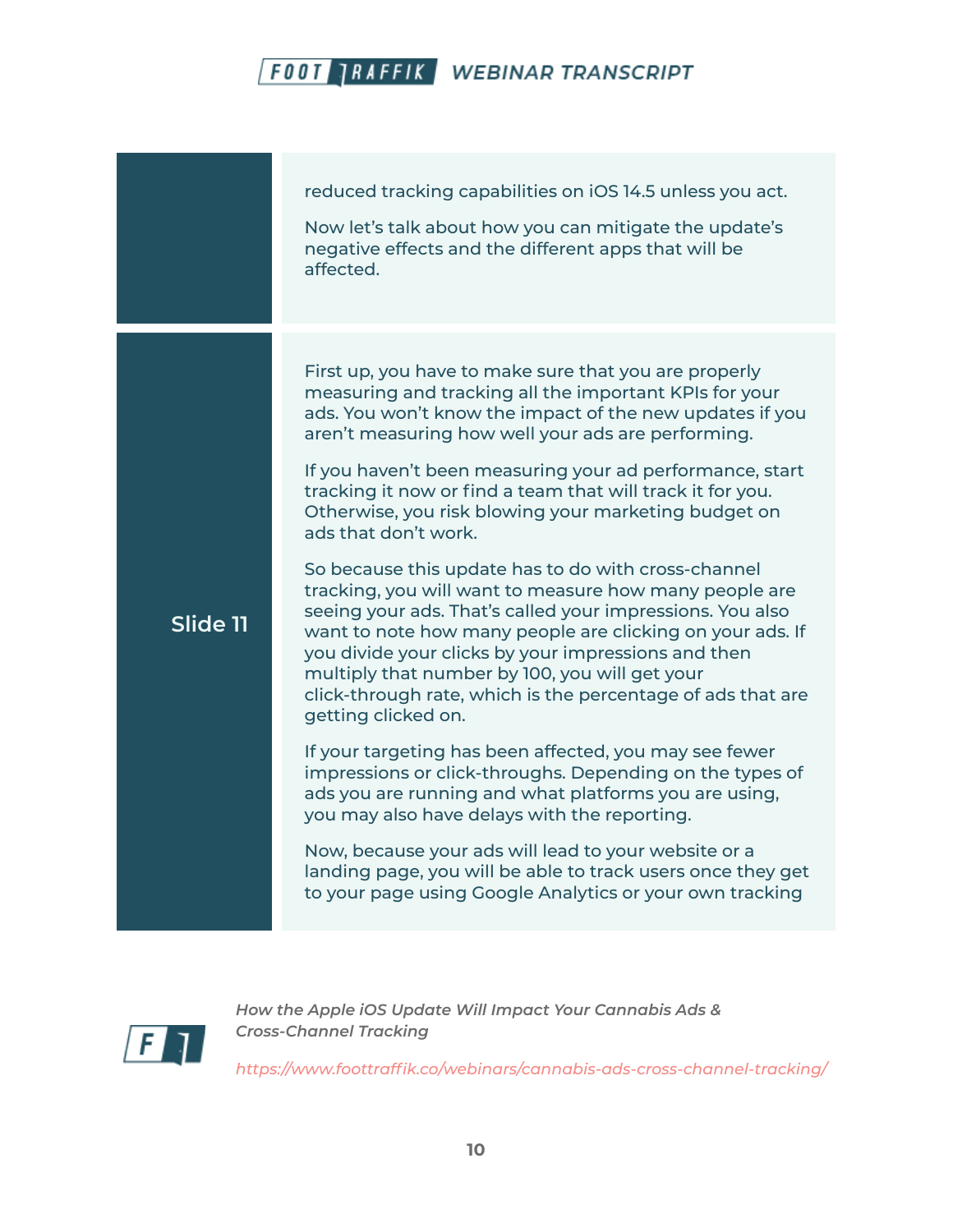pixel. This will allow you to retarget to those individuals later and allow you to measure how many conversions you get and how much revenue you've generated from certain campaigns. You should also monitor your return on ad spend to ensure that you are focusing your efforts on the highest-return campaigns. **Slide 12** Ok, so you have the measurements, now what? Well, as any good advertiser would tell you, it's time to test, test, test. With your metrics in hand, you can spot opportunities. For example, maybe you have a low click-through rate. You can use A/B testing to create and run alternative campaigns featuring different graphics and different calls-to-action. You can test for discount sensitivity for specific audience groups, like age and gender. By isolating just one factor to change, you can measure its impact and continue to make adjustments to improve your results. Unfortunately, not every dispensary has the marketing budget or team to do this. Thankfully, when you work with Foottraffik, you get the benefit of our expertise. Because we have run thousands of campaigns across North America, we are able to optimize ads for our clients and get them a larger market share faster.



*How the Apple iOS Update Will Impact Your Cannabis Ads & Cross-Channel Tracking*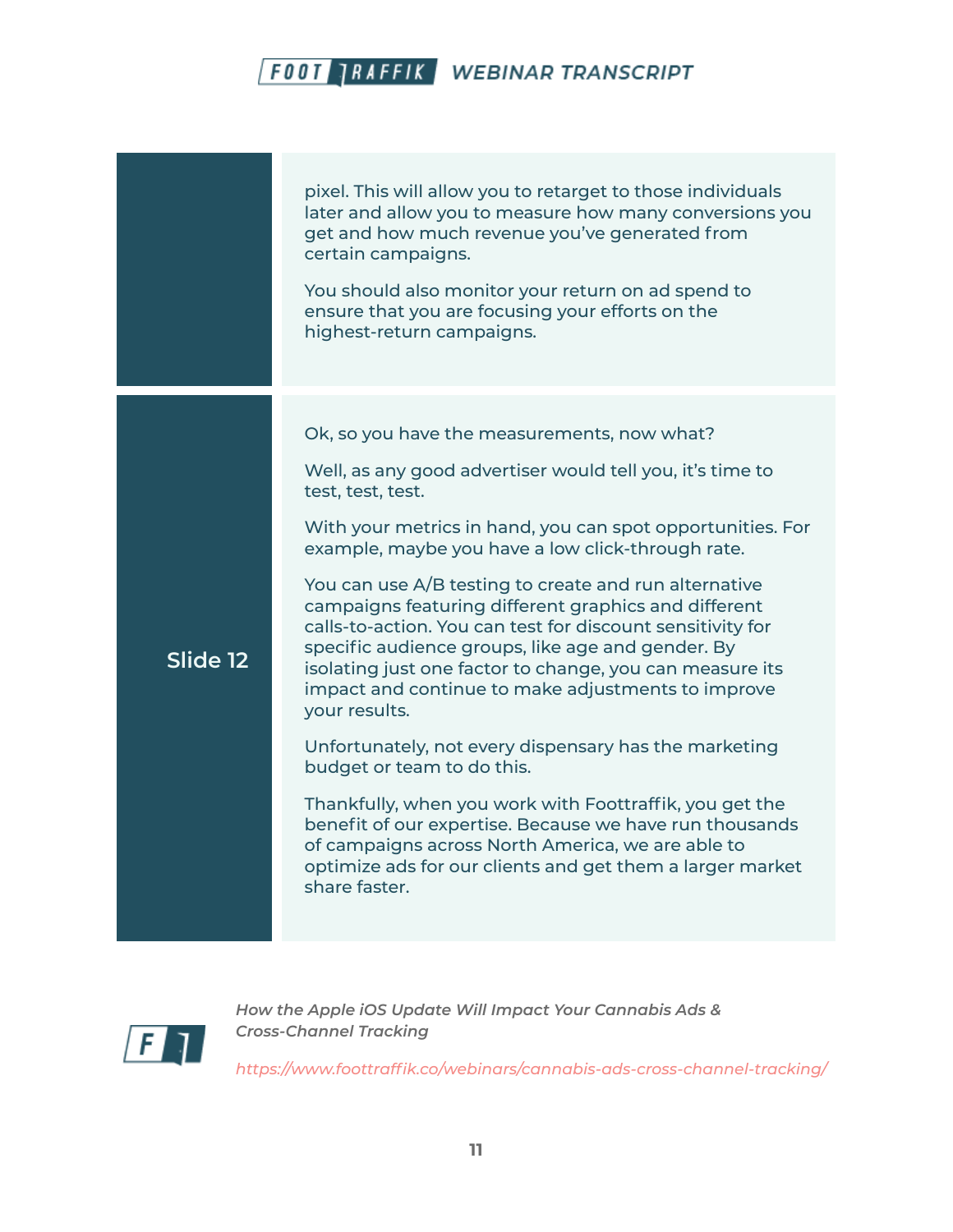|          | And the best part is that you get the reporting. No empty<br>promises— as you will receive real-time reporting that<br>shows how effective your campaigns are.<br>If we spy opportunities, we'll let you know. If we identify<br>problems, we'll troubleshoot them and keep you in the<br>loop. Our goal is to maximize your marketing budget so<br>that you see the greatest return.<br>Once you've run your A/B tests, then, of course, it's time to<br>measure again, and the cycle repeats.                                                                                                                                                                                                                                                                                                                                                                                                                                                                |
|----------|----------------------------------------------------------------------------------------------------------------------------------------------------------------------------------------------------------------------------------------------------------------------------------------------------------------------------------------------------------------------------------------------------------------------------------------------------------------------------------------------------------------------------------------------------------------------------------------------------------------------------------------------------------------------------------------------------------------------------------------------------------------------------------------------------------------------------------------------------------------------------------------------------------------------------------------------------------------|
| Slide 13 | I think the largest impact this update will have will be<br>showing that you cannot put all of your advertising eggs<br>in one basket. A strategy that only focuses on one<br>platform, whether it's Google or Facebook, or another site,<br>is not a robust strategy. One change like this new update<br>can negatively impact your revenue and cost you sales.<br>Rather than focusing on a single platform, it's important<br>that you take a multi-pronged approach to ensure that<br>you are reaching as many different people as possible.<br>So, in addition to running display ads on your target<br>audience's favorite apps and websites, you should also be<br>running Google Ads or over-the-top video ads. Plus, you<br>can focus on your organic search reach with search<br>engine optimization.<br>By diversifying your advertising, you can better protect<br>your bottom line and pivot as necessary to deal with<br>fluctuations over time. |



*How the Apple iOS Update Will Impact Your Cannabis Ads & Cross-Channel Tracking*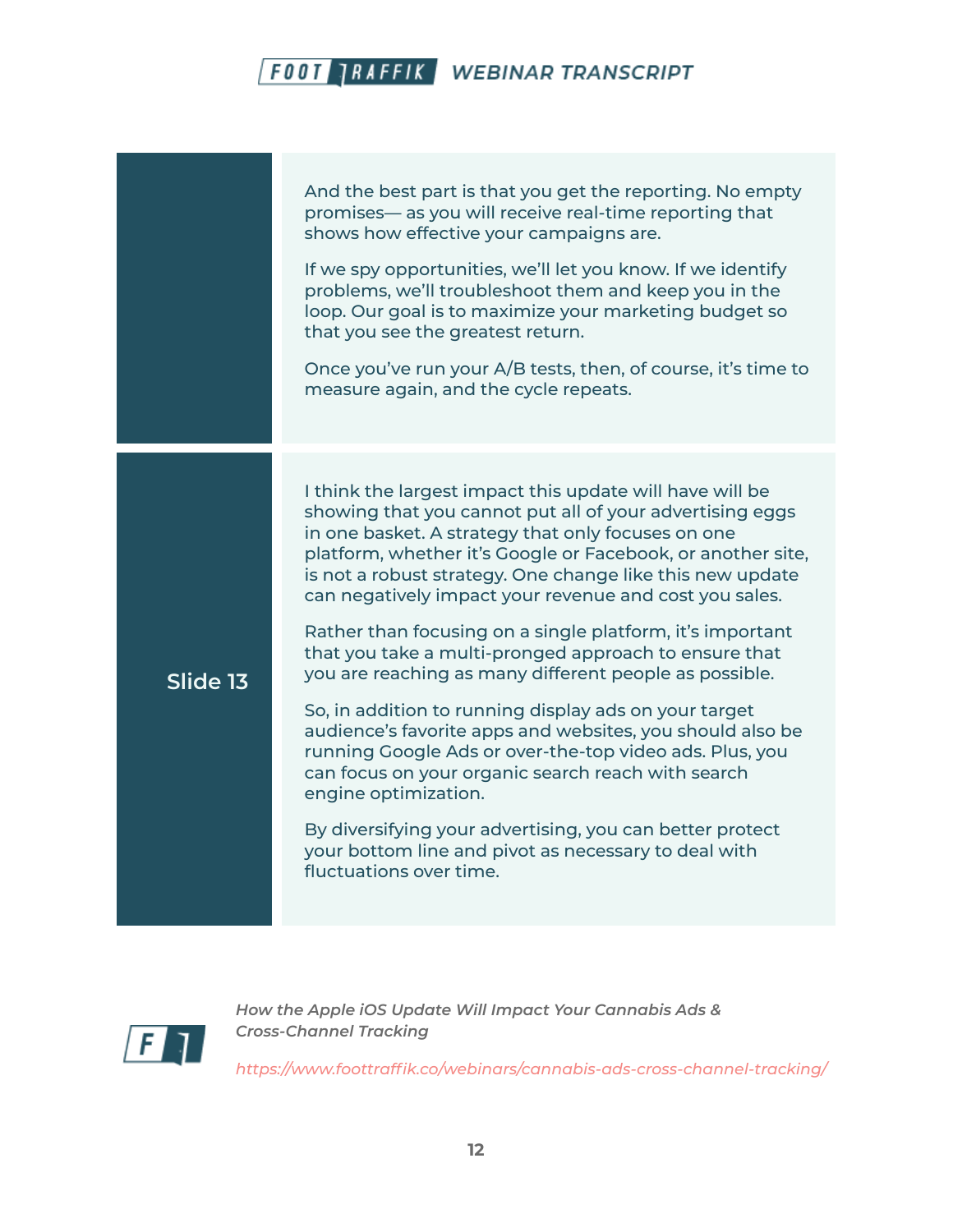**Slide 14** I want to do a quick rundown of some of the ad types we run for our clients and just mention how they will be affected by Apple's privacy measures. I said before that Google search ads won't be affected by the ATT. These are the ads that show up at the top of the search results when a user runs a query. They are really great for getting your dispensary to the top of search results, and we've made these ads even better with our own machine learning software. I recommend these ads to everyone because many dispensaries aren't doing them. There's not as much competition and the threshold to get started is low. Google's display network ads, Google Maps ads, and YouTube ads will be affected as they will lose some insight into user behavior when people opt-out of tracking so it will be harder to target particular audience segments. This will also affect their reporting because they will just have less data to provide. **Slide 15** Display ads are the visual ads you'll see at the bottom of an app or on a mobile website. These ads may be affected depending on the platform on which apps they are delivered on. So since Google has taken steps to mitigate the effects of ATT on its apps, display ads on Google Maps may not be as affected as display ads on Words with Friends. The big issues for display ads on apps will be reaching particular audience segments based on demographics



*How the Apple iOS Update Will Impact Your Cannabis Ads & Cross-Channel Tracking*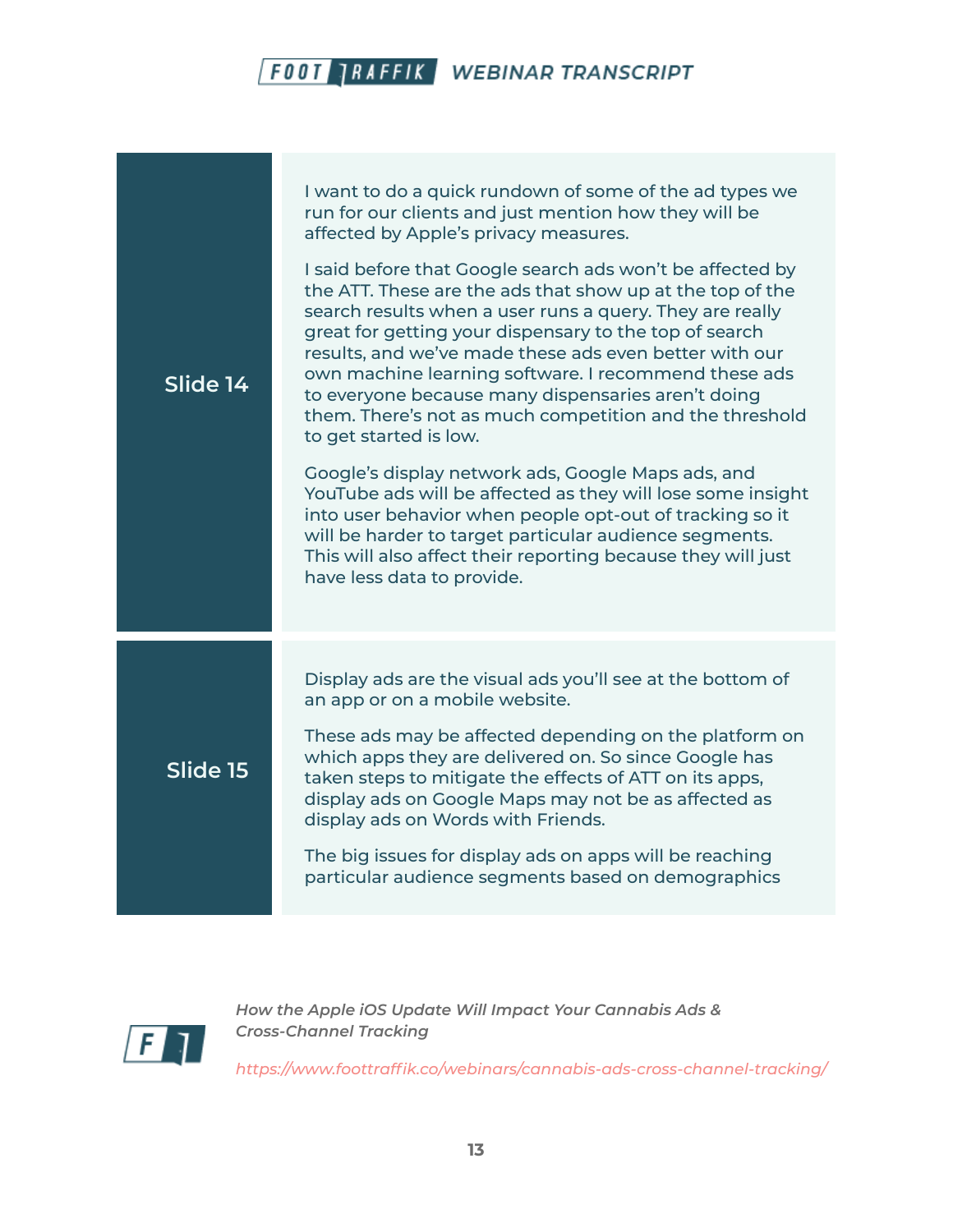|          | and behaviors and less quality data reporting.<br>Only time will tell how many people choose to opt-out of<br>tracking, but because Apple has made the opt-out option<br>more prominent, it's a safe bet that a substantial number<br>of people will reject tracking.<br>For display ads on mobile websites, the effect of ATT will<br>primarily be felt on Safari, which is the most popular<br>mobile browser with 56% of Americans using it. If users<br>have the Google Chrome app, they will still be trackable,<br>though there will still be some loss of cross-channel data<br>if they opt-out from other apps.                                                                                                                                                                   |
|----------|-------------------------------------------------------------------------------------------------------------------------------------------------------------------------------------------------------------------------------------------------------------------------------------------------------------------------------------------------------------------------------------------------------------------------------------------------------------------------------------------------------------------------------------------------------------------------------------------------------------------------------------------------------------------------------------------------------------------------------------------------------------------------------------------|
| Slide 16 | I already mentioned YouTube, but I wanted to note that<br>there is an alternative to advertising on YouTube. While it's<br>a popular platform, it's not the only place that people<br>watch videos.<br>If want to take advantage of video ads, you can use OTT<br>ads on Smart TVs to reach your audience. These ads don't<br>rely on the Apple iOS unless your target audience has an<br>Apple TV. Their TVs aren't as popular as the company's<br>other devices, so targeting smart TVs in general is still a<br>good way to diversify your advertising and surprise your<br>target audience with different ad types.<br>OTT ads are purchased through a programmatic<br>advertising network, and we can hook you up with a<br>cannabis-friendly network to help you ensure compliance. |



*How the Apple iOS Update Will Impact Your Cannabis Ads & Cross-Channel Tracking*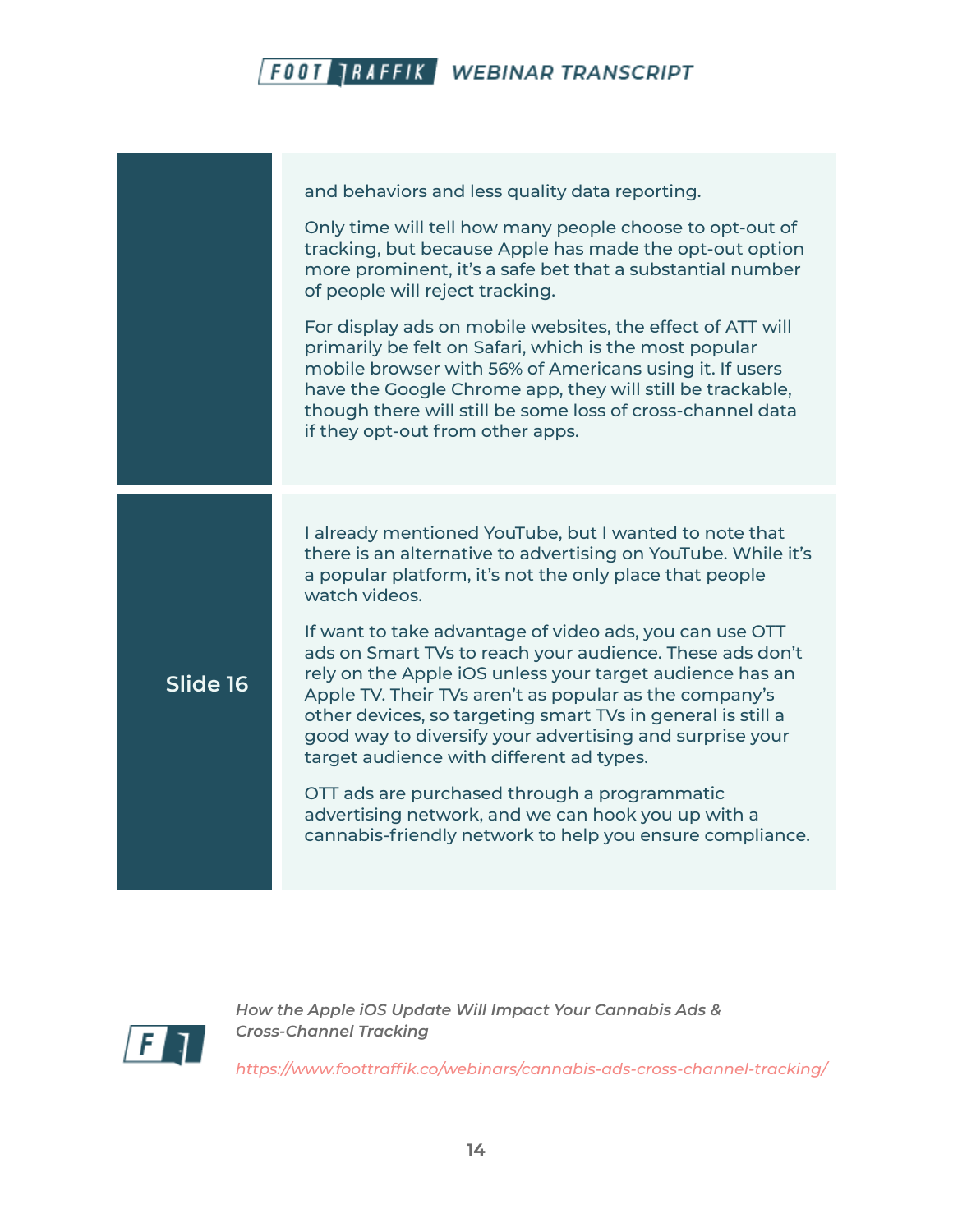| Slide 17 | The iOS update will affect ads showing up using the GMail<br>app on an iPhone or iPad. However, if you want to take<br>some of the control back and own your customer data,<br>then we always advise keeping an email list.<br>With digital advertising platforms like Google and<br>Facebook, we have to rely on the quality of their data, and<br>when something like this update happens and their data<br>gathering capabilities are negatively impacted, then the<br>businesses that use those platforms to advertise end up<br>paying for it.<br>By keeping an email list, you can easily market to your<br>audience over and over without someone controlling the<br>data. You own the data and you can integrate it with your<br>POS or loyalty program as long as the platform you<br>choose has the capability to do so.<br>Email advertising won't help you find new<br>customers—other advertising methods are better for<br>that—but it will help you stay top of mind with your<br>current customers and share deals and incentives. |
|----------|----------------------------------------------------------------------------------------------------------------------------------------------------------------------------------------------------------------------------------------------------------------------------------------------------------------------------------------------------------------------------------------------------------------------------------------------------------------------------------------------------------------------------------------------------------------------------------------------------------------------------------------------------------------------------------------------------------------------------------------------------------------------------------------------------------------------------------------------------------------------------------------------------------------------------------------------------------------------------------------------------------------------------------------------------|
| Slide 18 | For dispensaries, it can often seem like just as you find<br>your footing, the regulatory landscape changes once<br>again.<br>Now, with big tech also implementing changes that affect<br>how we can advertise, it's crucial that you stay up to date<br>with everything going on so you can create and distribute<br>compliant ads to potential customers.<br>But unless you have a large marketing team on staff, it                                                                                                                                                                                                                                                                                                                                                                                                                                                                                                                                                                                                                             |



*How the Apple iOS Update Will Impact Your Cannabis Ads & Cross-Channel Tracking*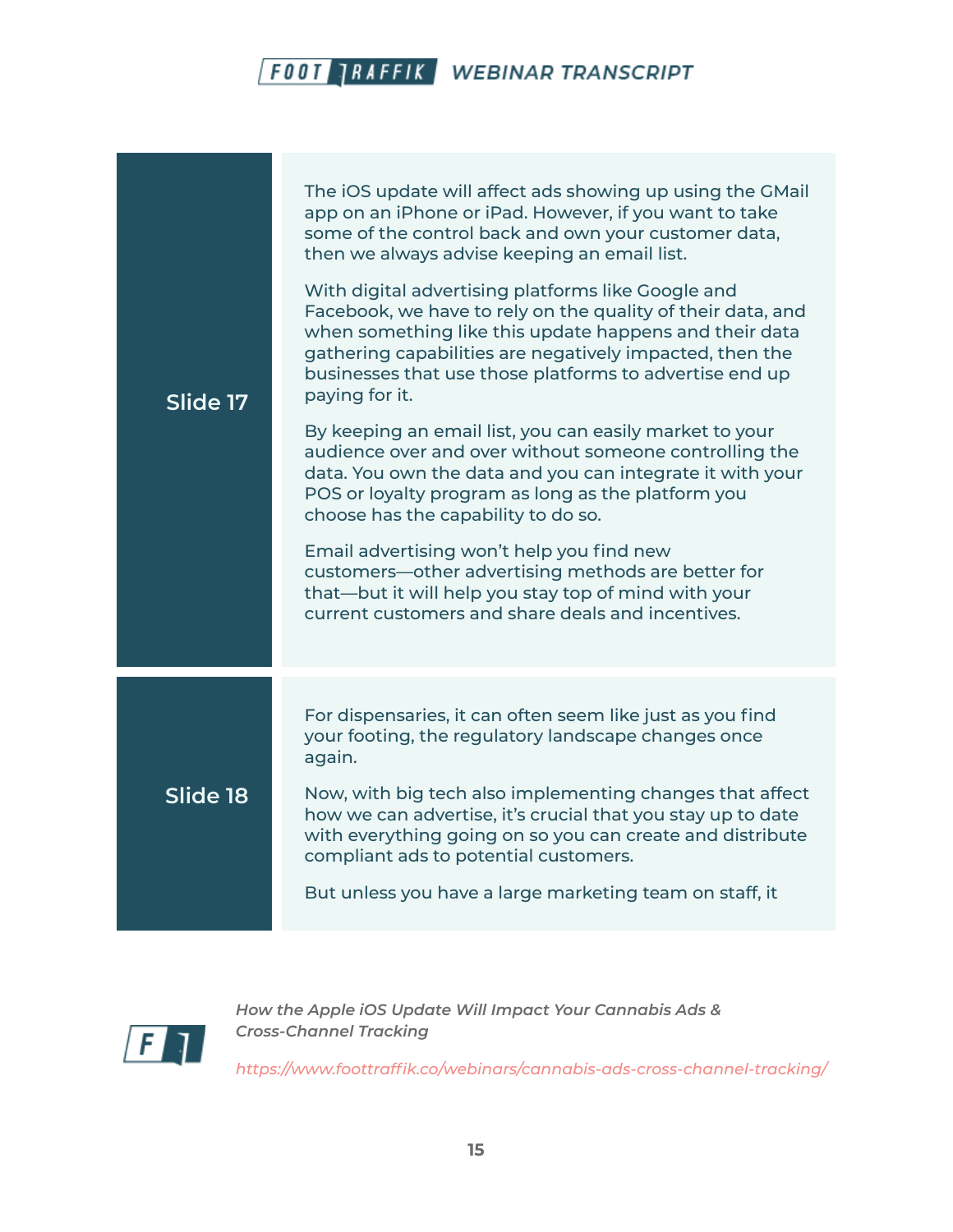|          | can be hard keeping track of what's currently allowed,<br>what's working best for your dispensary, and what steps<br>you should take to get more from your marketing.<br>That's where Foottraffik comes in. We work as an<br>extension of your marketing team or as your sole                                                                                                                                                                                                                                                                  |
|----------|------------------------------------------------------------------------------------------------------------------------------------------------------------------------------------------------------------------------------------------------------------------------------------------------------------------------------------------------------------------------------------------------------------------------------------------------------------------------------------------------------------------------------------------------|
|          | marketing team to help you generate more revenue via<br>digital advertising.<br>We bring our proprietary tech to the table in order to<br>advance your goals and help you grow your dispensary,                                                                                                                                                                                                                                                                                                                                                |
|          | whether you have one location, three, or a dozen.<br>We aim to provide our clients with as many advertising<br>opportunities as possible and then help them determine<br>where they should invest based on the data we've<br>collected. Then, as we run ads, we keep them in the loop<br>with real-time reporting so they can make decisions<br>based on actionable data. We're already monitoring the<br>effects of iOS 14.5 on our ads and will continue to optimize<br>them for our clients to ensure they are as effective as<br>possible. |
|          |                                                                                                                                                                                                                                                                                                                                                                                                                                                                                                                                                |
| Slide 19 | To help you navigate the digital advertising landscape, we<br>have two special promotions for today's attendees, both of<br>which will help you diversify your ads to reduce the<br>impacts of Apple's iOS update.                                                                                                                                                                                                                                                                                                                             |
|          | First up, get a free website with a 6-month advertising<br>plan that includes Google Ads, Display Ads, and search<br>engine optimization. This plan will provide you the<br>support you need to launch your business, give your<br>website a refresh, or just supercharge your advertising.                                                                                                                                                                                                                                                    |



*How the Apple iOS Update Will Impact Your Cannabis Ads & Cross-Channel Tracking*